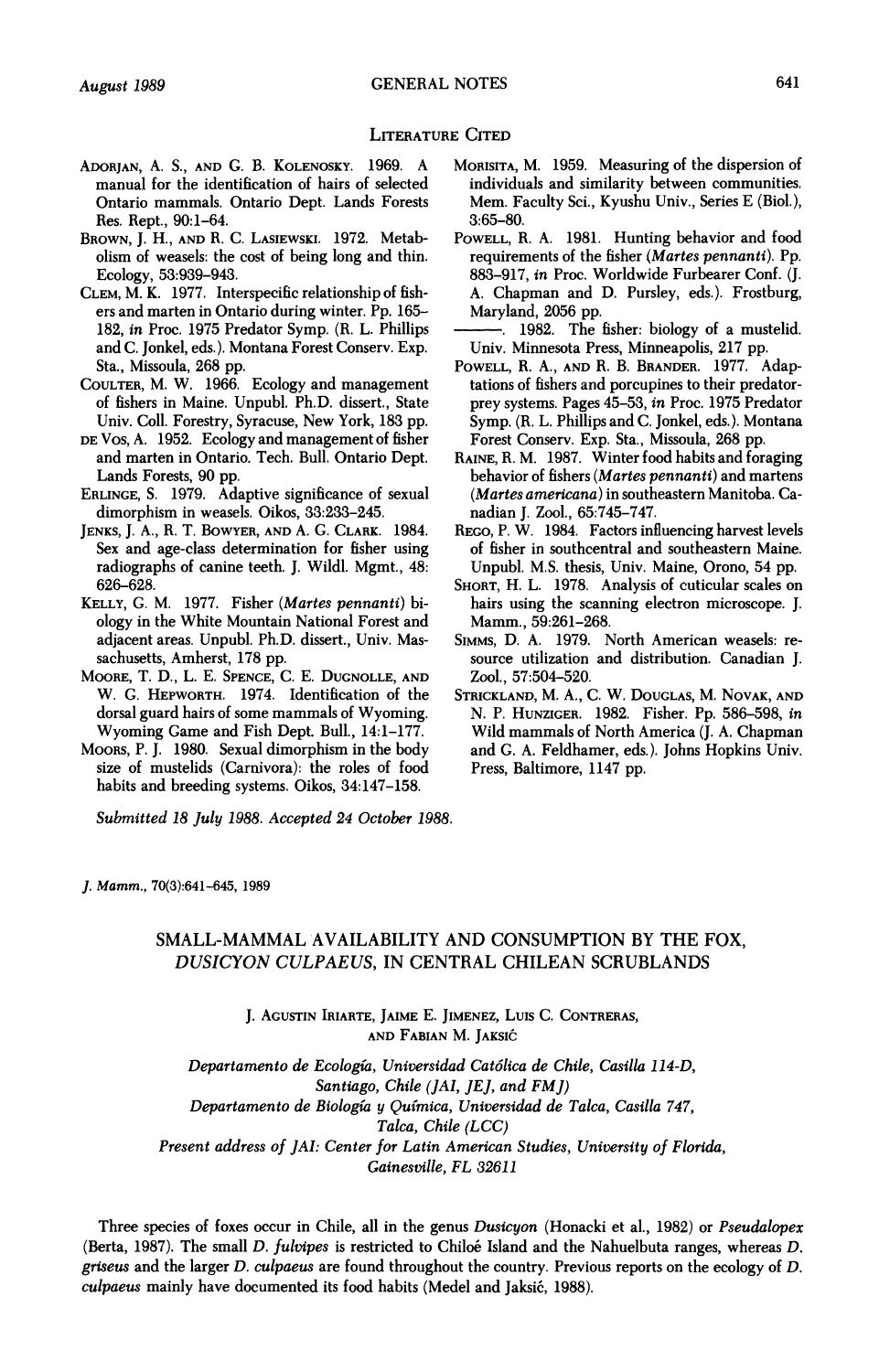Indirect evidence led Jaksić et al. (1980) to conclude that *D. culpaeus* is crepuscular and chooses sparse **scrub as its hunting grounds. Although these authors detected some differences between small-mammal availability in the field (based on trapping data), and their representation in the diet, they concluded that trap shyness and habitat selection by some small mammals accounted for the mismatch, and not prey**  selectivity by *D. culpaeus.* Jaksić et al. (1981a), by use of a different data set, showed that 83% of the prey **in the diet of D. culpaeus was either diurnal or crepuscular, that there was a significant correlation (Spearman's r = 0.833; P < 0.05) between ranked abundances of prey in sparse scrub and in the diet, and that no such correlation was observed with the ranked abundances of small mammals in dense scrub. These observations**  led Jaksić et al. (1981*a*) to describe *D. culpaeus* as being a generalist predator that hunts diurnally or **crepuscularly in sparse scrub.** 

**However, data bases used to draw the foregoing conclusions are questionable. Assignment of small mammals as being diurnal, crepuscular, or nocturnal was based on Glanz's (1977) opinions, not on actual data on their times of activity. Habitat selection by small mammals was extrapolated from estimates of relative abundance**  in sparse and dense scrub by pooling trapping data reported by Jaksić et al. (1981b). Correspondence between **the representation of small mammals in the field and in the feces was evaluated for statistical significance**  by pooling seasonal data to obtain a yearly estimate (Jaksić et al., 1980, 1981a). Most of these procedures **were justifiable or mandated by internal constraints of the data bases (e.g., minimum sample sizes for cells in contingency tables mandated pooling of monthly or seasonal data).** 

**Herein, we reexamine the feeding ecology of D. culpaeus in light of the more extensive data base reported by Iriarte et al. (1989). These authors conducted an 18-month live-trapping study of small mammals in a scrub habitat characterized by a shrub-cover gradient ranging from dense (80-100% shrub cover) to sparse (0-20% cover), with an overall cover of 55.6%. Sherman traps, capable of capturing all small mammals to the size of the rodent Abrocoma bennetti (231 g), and Tomahawk traps, capable of capturing European rabbits, Oryctolagus cuniculus, were used. Some traps were equipped with stopwatches so that captures could be timed precisely. Based on these data, Iriarte et al. (1989) provided monthly estimates of smallmammal numbers, mass, habitat selection (discriminating sparse, typical, and dense scrub), and activity times. Concomitant with the live trapping reported in our previous paper (Iriarte et al., 1989), we collected fox feces inside and within the periphery of the trapping grids, thus acquiring a sample to examine the relationship between small-mammal availability and consumption by foxes at the site in detail.** 

**The study site was a relatively undisturbed scrub at 1,200 m elev. (15% E-W slope) within the Fundo**  San Carlos de Apoquindo (33°23'S, 70°31'W, 20 km E Santiago). The vegetation was an evergreen sclero**phillous scrub locally known as "matorral." After removal of old fecal droppings, fresh fox feces were collected simultaneously with the monthly trapping sessions conducted May 1983-October 1984 inside the two adjacent grids (one was 0.35 ha, the other 0.49 ha) and within a strip of 200 m around them (thus totaling an area of 6.6 ha). In 18 months 202 feces were collected,and the prey contents examined by standard procedures (Jaksi6 et al., 1980). Small-mammal species found among the prey of D. culpaeus were examined with reference to their mass, habitat selection, activity time, and population abundance as documented by Iriarte et al. (1989). Owing to statistical constraints, monthly estimates of small-mammal abundance in the field and in the feces were pooled into the four seasons recognizable at the study site: winter, May-July; spring, August-October; summer, November-January; fall, February-April. Contingency tables and G statistics (Sokal and Rohlf, 1981) were used with those small mammals that provided sufficient sample sizes for analysis; expected cell values were at or above the minimum of five in all cases.** 

**As first discussed by Pearson (1964), a major assumption in comparing prey availability with prey consumption by a widely ranging carnivore is that the area inside the trapping grids reflects without bias (or with the same bias) the composition of the small-mammal assemblage and relative population numbers of the larger area in which the carnivore hunts. Another major assumption with reference to Chilean scrublands**  (Jaksić et al., 1981b), is that the traps used sample the availability of small mammals without, or with the **same, bias.** 

**We reduced the first source of error by collecting fox feces only within the physiognomically similar surroundings of our two trapping grids, in hopes that D. culpaeus hunted in those surroundings or in similar areas outside. In addition, we sought a physiographically different site in the general area, to assess whether availability and consumption were biased toward some prey items. This second set of trapping data was obtained 21 July-2 August 1985 on the rugged terrain above the trapping grid at 1,200 m elev. (valley grid hereafter) established by Iriarte et al. (1989). This second grid (mountain grid hereafter) was located about 1,500 m southeast on the top of a rather low-elevation (1,825 m above sea level), gently sloping mountain (mean slope <sup>=</sup>27%). The physiognomy and taxonomic composition of the vegetation was similar to that in the valley grid (Iriarte et al., 1989). Overall scrub cover on the mountain grid (58.5%) was similar to that**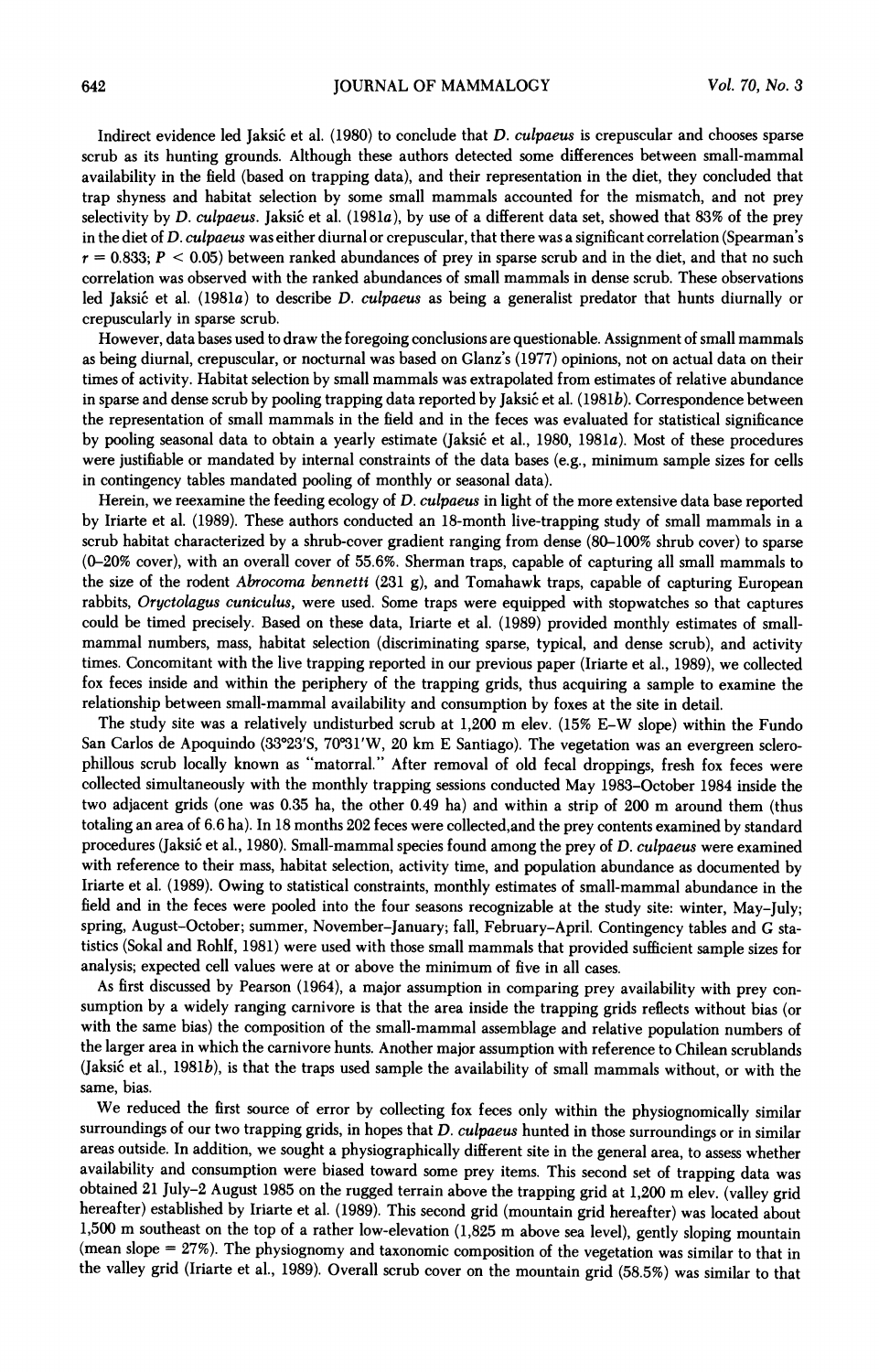|                                                            | Valley      |                    |                      |                     |                     |                       |  |  |
|------------------------------------------------------------|-------------|--------------------|----------------------|---------------------|---------------------|-----------------------|--|--|
| Prey items                                                 | May-July    | August-<br>October | November-<br>January | February-<br>April  | Yearly              | Mountain<br>May-July  |  |  |
| Rodents                                                    | (53.0)      | (51.4)             | (64.5)               | (58.4)              | (56.0)              | (70.3)                |  |  |
| Abrocoma bennetti<br>Akodon longipilis<br>Akodon olivaceus | 8           | 9                  | 12                   | 9                   | 38                  | 39<br>1<br>1          |  |  |
| Octodon degus<br>Oryzomys longicaudatus                    | 21          | 21                 | 11                   | 16                  | 69                  | 36<br>3               |  |  |
| Phyllotis darwini<br>Unidentified                          | ı<br>5      | 7                  | 1<br>5               | 3<br>7              | 5<br>24             | $\mathbf 3$<br>7      |  |  |
| Lagomorphs                                                 | (40.9)      | (47.2)             | (33.3)               | (23.3)              | (37.0)              | (21.9)                |  |  |
| Oryctolagus cuniculus                                      | 27          | 34                 | 15                   | 14                  | 90                  | 28                    |  |  |
| Marsupials<br>Marmosa elegans                              |             |                    |                      |                     |                     | (0.8)<br>1            |  |  |
| <b>Birds</b>                                               |             | (1.4)              |                      | (5.0)               | (1.7)               | (2.3)                 |  |  |
| Eggs<br>Unidentified                                       |             | ı                  |                      | $\overline{2}$<br>ı | 2<br>$\overline{2}$ | $\boldsymbol{2}$<br>ı |  |  |
| Reptiles                                                   | (6.1)       |                    | (2.2)                | (13.3)              | (5.3)               | (4.7)                 |  |  |
| Liolaemus sp.<br>Philodryas chamissonis                    | 4           |                    | 1                    | 8                   | 13                  | ı<br>5                |  |  |
| Total prey                                                 | 66          | 72                 | 45                   | 60                  | 243                 | 128                   |  |  |
| <b>Total feces</b>                                         | 54          | 60                 | 41                   | 47                  | 202                 | 72                    |  |  |
| Feces with plants $(\%)$<br>Feces with insects $(\%)$      | 11.1<br>3.7 | 15.0<br>15.0       | 22.0<br>9.8          | 19.1<br>4.3         | 16.3<br>8.4         | 11.1<br>4.2           |  |  |

**TABLE 1.-Prey of Dusicyon culpaeus in Fundo San Carlos de Apoquindo, central Chile, by season in the valley, and in winter on the mountain. Integer numbers are the absolute numerical representation of each prey item; numbers in parenthesis are the percent numerical representation of major prey items.** 

**in the valley grid (55.6%; Iriarte et al., 1989). During 14 days and 14 nights we trapped small mammals on four mountain slopes and at the summit. All five grids had a 7 by 7 configuration with one trap per station, alternating one Sherman with one Victor snap trap over both rows and columns, with stations separated by 7 m. The total area covered by the five grids, including 3.5 m-boundary strips, was 1.2 ha. Fox feces that appeared fresh were collected on the mountain slopes and on the top. We assumed that these feces accumulated over the last few months, probably representing the winter diet of the fox.** 

**We reduced the second source of error (that traps sample availability without bias or with the same bias) by using traps of different size in the valley grid. As documented by Iriarte et al. (1989), there was no difference in population estimates obtained with each trap type (Sherman and Tomahawk) for the two largest rodents in the area (Abrocoma bennetti and Octodon degus, two of the three main prey of D. culpaeus); consequently, there was no bias owing to trap size or type for these species. There indeed was bias in population estimates for the third main prey of D. culpaeus, the European rabbit; only juveniles were captured in Tomahawk traps (Iriarte et al., 1989). However, D. culpaeus preyed essentially on juvenile rabbits, consequently the direction of the bias was the same between traps and foxes. On the mountain grid, where we used both Sherman live traps and Victor snap traps, we did not detect differences in the composition**  of small mammals captured by each (Jaksić et al., 1981b). Indeed, they were biased against rabbits, as none **was captured despite being present.** 

**Valley grid.-Rodent prey predominated in the fox feces during all seasons (51.4%-64.5% of the diet), peaking during summer and fall (Table 1). European rabbits followed (23.3%-47.2%), peaking during winter and spring. Ninety-five percent of the rabbit prey was juveniles, as determined by size of teeth. Birds and reptiles composed negligible amounts of the diet, except during fall, when snakes (Philodryas chamissonis) represented 13.3% of the diet. Plant consumption was relatively low throughout the year (11.1%-22.0% of feces contained plant material), peaking during summer and fall. Fruits were most common during spring and summer (mainly drupes of Lithraea caustica and Quillaja saponaria), and leaves and stems were**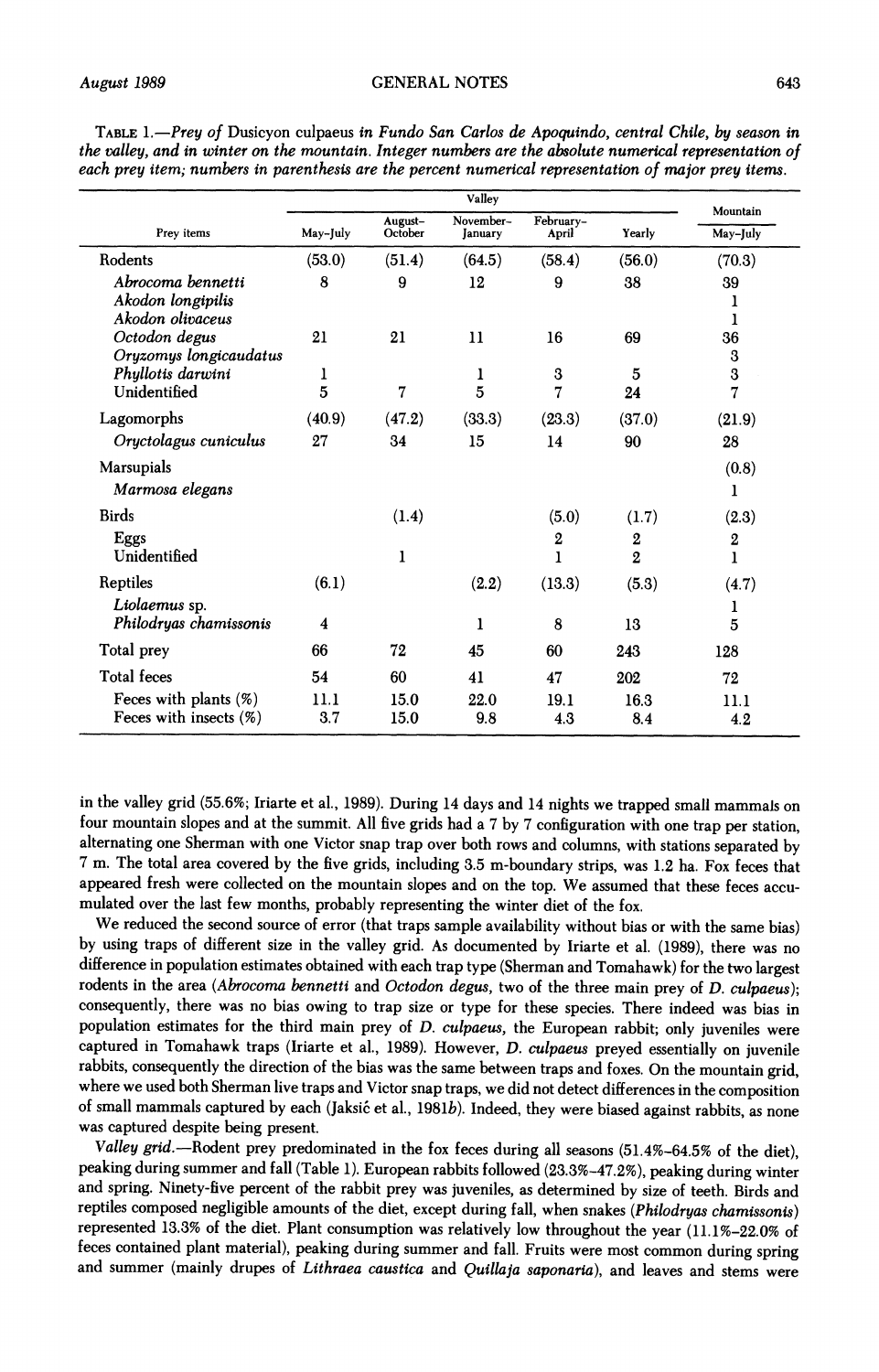**TABLE 2.-Mass, habitat used (sparse scrub, dense scrub, or both), activity period, minimum number known alive (by season and year), and mean yearly density for small mammals captured on a 0.35-ha grid (Iriate et al., 1989) at 1,200 m elev. (valley) and on a 1.2-ha grid at 1,825 m elev. (mountain) near Santiago, Chile, 1984-1985.** 

|                                              |      |         |                           | Valley        |     |                  |                         |      |      |          |      |
|----------------------------------------------|------|---------|---------------------------|---------------|-----|------------------|-------------------------|------|------|----------|------|
|                                              | Mass |         |                           |               |     | Sum-             | Au-                     | All  |      | Mountain |      |
| <b>Species</b>                               | (g)  | Habitat | Activity                  | Winter Spring |     | mer              | tumn                    | vear | n/ha | Winter   | n/ha |
| Abrocoma<br><i>bennetti</i> <sup>a</sup>     | 231  | Sparse  | Nocturnal                 | $\mathbf{2}$  | 3   | $\boldsymbol{2}$ | 3                       | 10   | 1.6  | ı        | 0.8  |
| Akodon longipilis                            | 63   | Dense   | Nocturnal                 | 8             | 10  | 8                | 3                       | 29   | 4.6  | 12       | 10.0 |
| Akodon olivaceus                             | 44   | Dense   | Nocturnal-<br>crepuscular | 6             | 3   | 13               | $\overline{\mathbf{4}}$ | 26   | 4.2  | 5        | 4.2  |
| Marmosa<br>elegans                           | 30   | Dense   | Nocturnal-<br>crepuscular | 6             | 5   | 11               | 12                      | 34   | 5.5  | 19       | 15.8 |
| Octodon degus                                | 184  | Both    | Diurnal-<br>crepuscular   | 16            | 11  | 16               | 17                      | 60   | 9.6  | 29       | 24.2 |
| Oryzomys longi-<br>caudatus                  | 36   | Dense   | Nocturnal-<br>crepuscular | 22            | 42  | 4                | 7                       | 75   | 12.0 | 8        | 6.7  |
| Phyllotis darwini                            | 62   | Dense   | Nocturnal-<br>crepuscular | 38            | 40  | 29               | 22                      | 129  | 20.7 | 34       | 28.3 |
| Oryctolagus<br><i>cuniculus</i> <sup>a</sup> | 447  | Both    | Diurnal-<br>nocturnal     | 3             | 4   | 10               | 1                       | 18   | 2.8  | ь        | ь    |
| Totals                                       |      |         |                           | 101           | 118 | 93               | 69                      | 381  | 61.0 | 108      | 90.0 |

**on a grid of 0.49 ha (Iriarte et al., 1989:83, table 2).** 

<sup>**b Present but not captured.**</sup>

**common during fall and winter. Insect consumption peaked during spring, when 15.0% of feces contained such items.** 

**European rabbits were the most abundant prey species in the diet of foxes, followed by the rodents Octodon degus, Abrocoma bennetti, and Phyllotis darwini, in decreasing order. These species had a mean yearly abundance of 2.8, 9.6, 1.6, and 20.7/ha, respectively (Table 2), so that they were not captured by the fox**  in proportion to their abundance  $(G = 407.20; d.f. = 3; P < 0.001; \text{ field abundance data used to generate }$ **expected frequencies in the fox diet). Indeed, A. bennetti, 0. degus, and 0. cuniculus all were found in the feces more often than expected from their field abundances, whereas P. darwini was underrepresented in the fox diet. It is surprising that some abundant small mammals such as Oryzomys longicaudatus (12.0/ ha) were not found in the fox diet.** 

**Three species rendered adequate numerical samples to explore whether they were taken homogeneously during the different seasons of the year, by considering as observed frequencies those obtained by analysis of fecal droppings (Table 1), and as expected frequencies those obtained by trapping (Table 2). Abrocoma**  bennetti was taken by the fox in about its seasonal availability in the field  $(G = 3.27; d.f. = 3; P > 0.10)$ . whereas both O. degus  $(G = 9.19; d.f. = 3; P < 0.05)$  and O. cuniculus  $(G = 60.53; d.f. = 3; P < 0.001)$ **were taken out of proportion to their seasonal availability. These two prey species showed similar trends; they were eaten more than expected during winter and spring, and less than expected during summer. During fall, 0. degus was eaten less than expected, whereas 0. cuniculus showed the opposite trend. These**  and apparently ignores them during summer. An alternative explanation is that the availability of these two **prey species becomes so high during summer that the fox falls behind in cropping these prey populations swelled by recruits.** 

Mountain grid.—Small mammals trapped were of the same species found in the valley, except for rabbits.<br>Although rabbits were present on the mountain, the traps used were too small to capture them. A comparison of these trapping data with those obtained during winter on the valley grid (Table 2; winter trapping data **from the valley grid were used to generate expected values for the mountain grid) demonstrated that there was a significant nonhomogeneity between the two data sets (G = 39.88; d.f. = 5; P < 0.001; Abrocoma bennetti and Akodon olivaceus combined to produce an expected value >5.0). Marmosa elegans and 0.**  degus were captured on the mountain more often than expected from the valley grid data, whereas O. longicaudatus and P. darwini were relatively underrepresented on the mountain. There was no significant difference between the representation of A. bennetti, A. olivaceus, and Akodon longipilis in the valley and **on the mountain.** 

**The diet of foxes on the mountain was composed of the same prey items as that of foxes in the valley (Table 1). In comparison to feces in the valley, however, those on the mountain had more rodents and fewer**